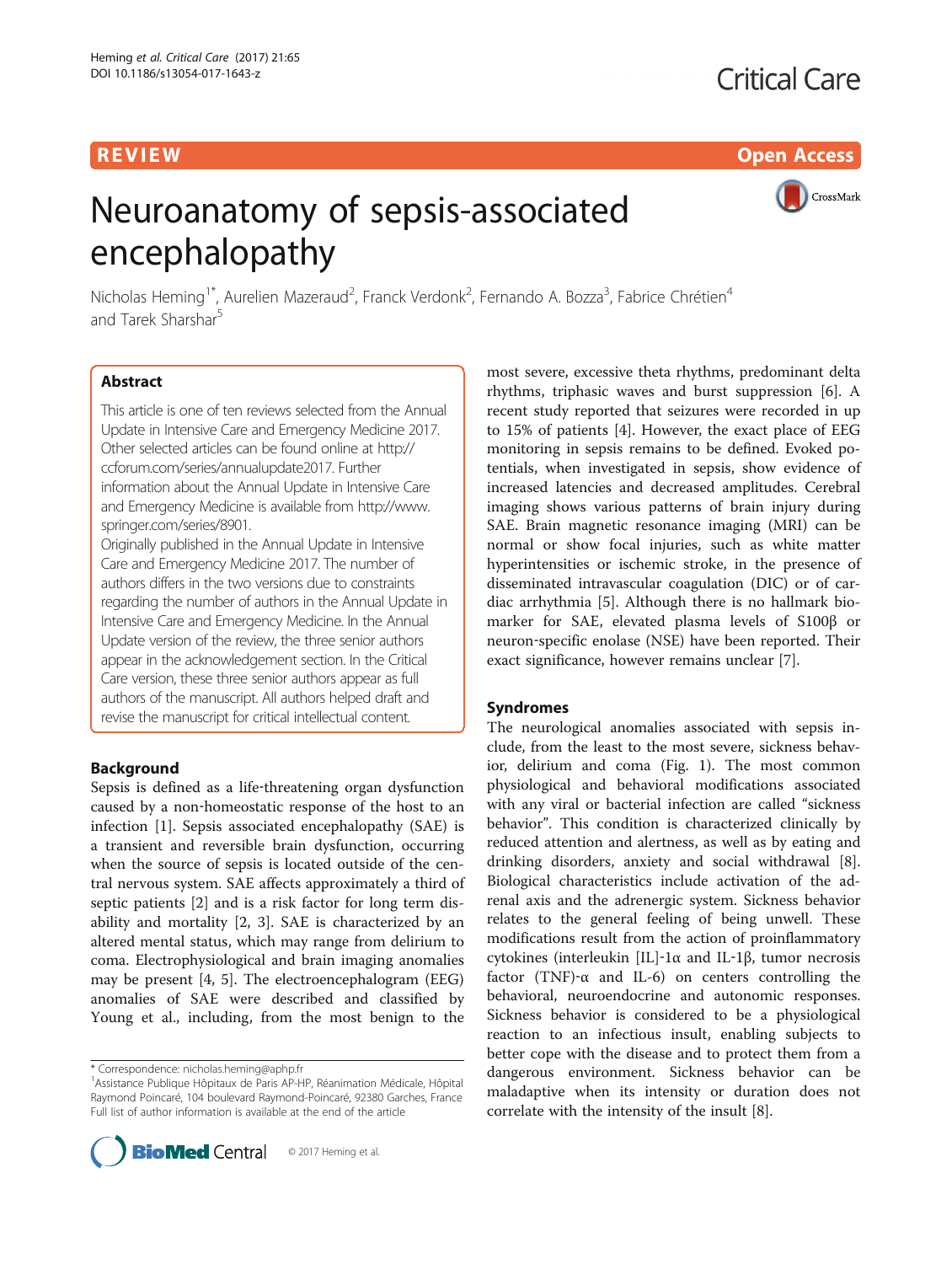<span id="page-1-0"></span>

A more severe form of neurological impairment occurring during sepsis is delirium [\[9](#page-4-0)]. Delirium is defined by the DSM‐5 as an acute and fluctuating disturbance in attention and awareness that is not explained by a preexisting neurological condition and does not occur in the context of a severely reduced level of arousal such as coma [\[10](#page-4-0)]. Standardized tools for assessing delirium in the ICU have been developed, such as the Confusion Assessment Method for the ICU (CAM‐ICU). Using such a score, delirium occurs in up to 80% of critically ill patients [[9\]](#page-4-0). Two major forms of delirium are described – hypoactive and hyperactive – with a range of possible forms in between. Delirium is associated with prolonged mechanical ventilation, increased ICU length of stay and death [[11\]](#page-4-0). An imbalance between neurotransmitters is implicated in the pathophysiology of delirium in the critically ill [\[12\]](#page-4-0). However, randomized trials assessing the neuromodulatory effects of psychotropes in the critically ill failed to show benefit and even suggested worsened outcomes [\[3](#page-4-0), [13, 14](#page-4-0)]. Finally, substance withdrawal, kidney or liver failure, electrolyte anomalies as well as the toxic effect of drugs may all be implicated in the genesis of delirium [\[15](#page-4-0)].

The most severe form of neurological impairment during the course of sepsis is the occurrence of coma. Coma may in part be linked to the administration of sedative drugs in a critically ill patient. The depth of coma may easily be assessed using the Glasgow Coma Scale score or the FOUR score [\[16\]](#page-4-0) and is associated with mortality [[2](#page-4-0)]. The FOUR score adds an additional layer of sophistication to the assessment of coma by scoring brainstem reflexes in addition to the classical eye, motor and verbal responses elicited spontaneously or in response to a nociceptive stimuli. For example, an absent cough reflex is associated with 28-day mortality in sedated critically ill patients [[17](#page-4-0)].

Long‐term neuropsychological sequelae, including memory, attention, verbal fluency and executive function impairment, are frequent in the critically ill [[18\]](#page-4-0). Sepsis is a major risk factor for long-term cognitive impairment [[3\]](#page-4-0). Hospitalization for severe sepsis increases the prevalence of moderate to severe cognitive decline by more than 10% [[19](#page-4-0)]. An episode of acute brain dysfunction may lead to anxiety, depression, post-traumatic stress disorders [[20\]](#page-4-0) and self-harm [\[21\]](#page-4-0). Two out of five patients who have had sepsis are subsequently unable to return to full-time employment [\[22](#page-4-0)].

# **Structures**

Two distinct pathways transmit inflammatory signals to the brain in the absence of blood brain barrier disruption: (1) the vagal nerve senses local inflammation and transfers the information to the medullary autonomic nuclei [\[23, 24](#page-4-0)]; and (2) circumventricular organs allow the trafficking of inflammatory mediators into the brain [[25](#page-4-0)]. The vagal nerve is stimulated shortly after a lipopolysaccharide (LPS) challenge [[24](#page-4-0)]. The vagal nerve reaches the autonomic and neuroendocrine systems [[23, 24\]](#page-4-0). Deprived of a blood brain barrier, the circumventricular organs are located in the vicinity of the third ventricle and include the area postrema, which controls nausea and transmits peripheral vagal nerve information to the rest of the central nervous system (CNS). Sickness behavior is induced by the action of pro-inflammatory cytokines on the brain. In rodents, the systemic or central administration of IL‐1β induces all the behavioral, endocrine and autonomic features of sickness behavior [\[26](#page-4-0)]. The other proinflammatory cytokines that affect the brain are IL‐1α, TNF‐α and IL‐6.

# Brainstem

A host of arguments point to the existence of brainstem dysfunction during sepsis, which may be the consequence of neuroinflammation. The area postrema allows the passage of circulating inflammatory mediators into the brainstem. Its surgical ablation in rats is equivalent to a central vagotomy [[27\]](#page-4-0). Therefore, it is conceivable that excessive inflammatory signaling can be deleterious. Experimentally, injecting endotoxin in rodents models the apoptosis of autonomic centers that is induced by oxidative stress. We have reported multifocal necrotizing leukoencephalopathy in a septic shock patient, characterized by an intense expression of inflammatory cytokines and neuronal apoptosis within the pons [\[28](#page-4-0)]. Neuronal apoptosis within autonomic centers has also been described [[29\]](#page-4-0). The brainstem is involved in three general functions: arousal, brainstem reflexes, and control of vital functions and modulation of the immune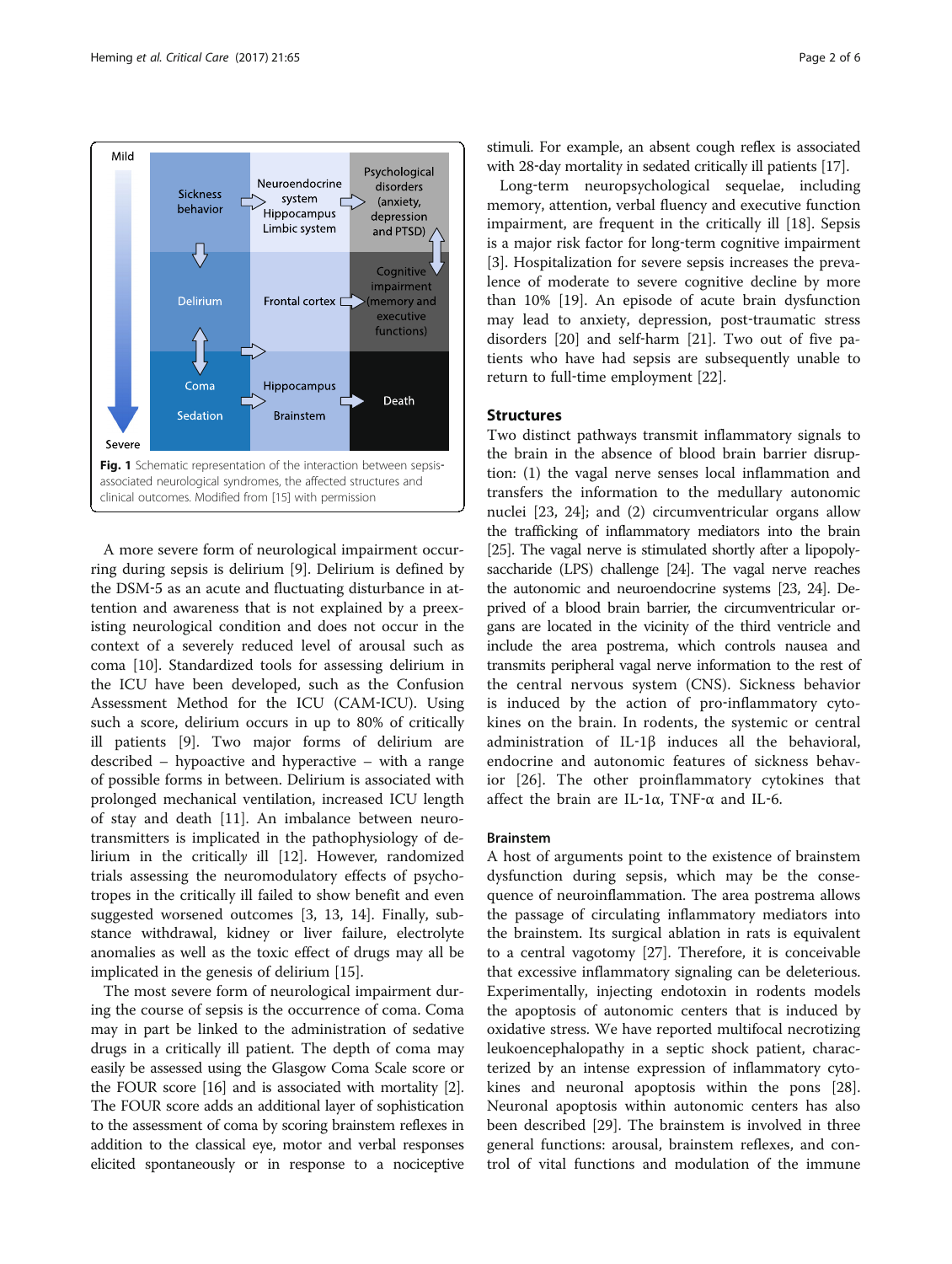response [[23](#page-4-0)]. Brainstem dysfunction might result in impaired alertness and impaired cardiovascular and immune controls, thereby leading to increased mortality. We found that the early abolition of the cough reflex and oculocephalogyric response was independently associated with increased ICU mortality in sedated critically ill patients [[17](#page-4-0)]. Decreased heart rate variability, reflecting an impaired sympathetic activity originating from the brainstem autonomic centers, is also associated with a worse outcome in sepsis [\[30\]](#page-4-0). Absent EEG reactivity, indicating a dysfunction of the reticular activating ascending substance, is a predictor of death in septic patients [\[4](#page-4-0)].

# Hypothalamus and pituitary axis

Sepsis is associated with multiple neuroendocrine disorders [[23, 25, 31](#page-4-0)–[35](#page-4-0)]. While the initial stage of sepsis is marked by increased secretion of pituitary hormones notably in response to a decreased sensitivity in peripheral hormonal receptors, prolonged sepsis is characterized by a decrease in pituitary hormone release [[36](#page-4-0)]. For example, septic shock is associated with relative adrenal insufficiency and increased mortality, responding favorably to substitutive opotherapy [[33](#page-4-0), [37](#page-4-0)]. Septic shock may also be associated with impaired production of vasopressin [[31](#page-4-0), [34](#page-4-0), [38\]](#page-4-0) due to hyperpolarization of neurons of the organum vasculosum lamina terminalis (OVLT) region [\[38](#page-4-0)].

# Amygdala

Psychological consequences of sepsis include anxiety, de-pression and post-traumatic stress disorder (PTSD) [[39](#page-4-0)] all of which involve the amygdala and its network with the prefrontal cortex, hypothalamus or brainstem. The amygdala is particularly affected by microglial activation during sepsis [\[29, 39](#page-4-0)]. Studies in military personnel presenting with PTSD showed that the amygdala was desensitized in response to stressful stimuli. The incriminated mechanism is a dampened response to corticosteroids which could be overcome by direct corticosterone administration [[40](#page-4-0)]. A recent study translated these findings in order to prevent PTSD in sepsis patients [[41](#page-4-0)]. Such a beneficial effect of corticosteroids may involve non‐genetic or epigenetic effects of these drugs [[42](#page-4-0)], inducing a major modulation of aversive memory formation [\[43](#page-4-0)].

# Hippocampus

Memory impairment can be induced by insults to the hippocampus or the frontal cortex. Hippocampal atrophy is associated with loss of memory, such as in Alzheimer's disease. In rodents, sepsis is also associated with hippocampal dysfunction and subsequent spatial memory alterations evidenced by the Morris Water Maze test [[44](#page-5-0)], which are correlated with long term potentiation, late neuronal death, gliosis and increased production of reactive oxygen species (ROS). TNF‐α, caspase 1 and hypoxia seem to be implicated in the pathogenesis of this hippocampal dysfunction [\[45\]](#page-5-0).

## Frontal cortex

The prefrontal cortex and other sensorimotor areas constitute the frontal cortex. Cognitive defects occurring after frontal cortex injuries include mainly impaired memorization, attention and executive functions. Ultrastructural neuronal anomalies were shown within the sensorimotor cortex in a dog model of endotoxic shock. Pre-frontal cortex-related cognitive functions including memorization and verbal fluency are frequently affected after sepsis [[19\]](#page-4-0). Neuroinflammation within the frontal cortex results in cognitive impairment [\[46](#page-5-0)].

# White matter

As shown by MRI studies, sepsis can induce axonal damage; which may contribute to the cognitive decline [[46](#page-5-0)].

# Processes

Three major processes are involved in the pathophysiology of SAE including diffuse neuroinflammation, ischemic processes and excitotoxicity.

# Neuroinflammation

Microglial cells are the mononuclear phagocytes of the brain, implicated in immune defense and synaptic plasticity. Microglia express membrane‐bound receptors that are able to detect endogenous or exogenous danger signals. Microglial activation implies a level of blood brain barrier disruption or the local release of proinflammatory mediators. Microglial activity ranges from proinflammatory to anti-inflammatory. Microglial activation is a frequent neuropathological feature of SAE [\[29,](#page-4-0) [47](#page-5-0)]. The modulation of microglial activity, although still in the pre‐clinical phase, may be an interesting option for treating SAE [\[48\]](#page-5-0).

Astrocytes are supportive glial cell components. Astrocytes are involved in neuroinflammation as they are reactive and able to secrete various mediators [\[49](#page-5-0)]. Astrocytes are thus involved in cerebral blood flow control through the release of mediators, such as nitric oxide (NO), prostaglandins and arachidonic acid [\[50](#page-5-0)]. Astrocytes regulate the concentration of neurotransmitters, such as glutamate, GABA, and glycine, in the synaptic space by taking up any excess neurotransmitter, preventing their potential for accumulation [\[51\]](#page-5-0). Animal studies consistently report the presence of astrogliosis during SAE. By contrast, no such finding has been reported in man, possibly due to technical issues.

Neuroinflammation affects cellular metabolism, potentially leading to oxidative stress and mitochondrial dysfunction [\[52](#page-5-0)]. Mitochondrial dysfunction has been found in the brain of septic animals, associated with the production of oxygen/nitrogen reactive species [[53\]](#page-5-0).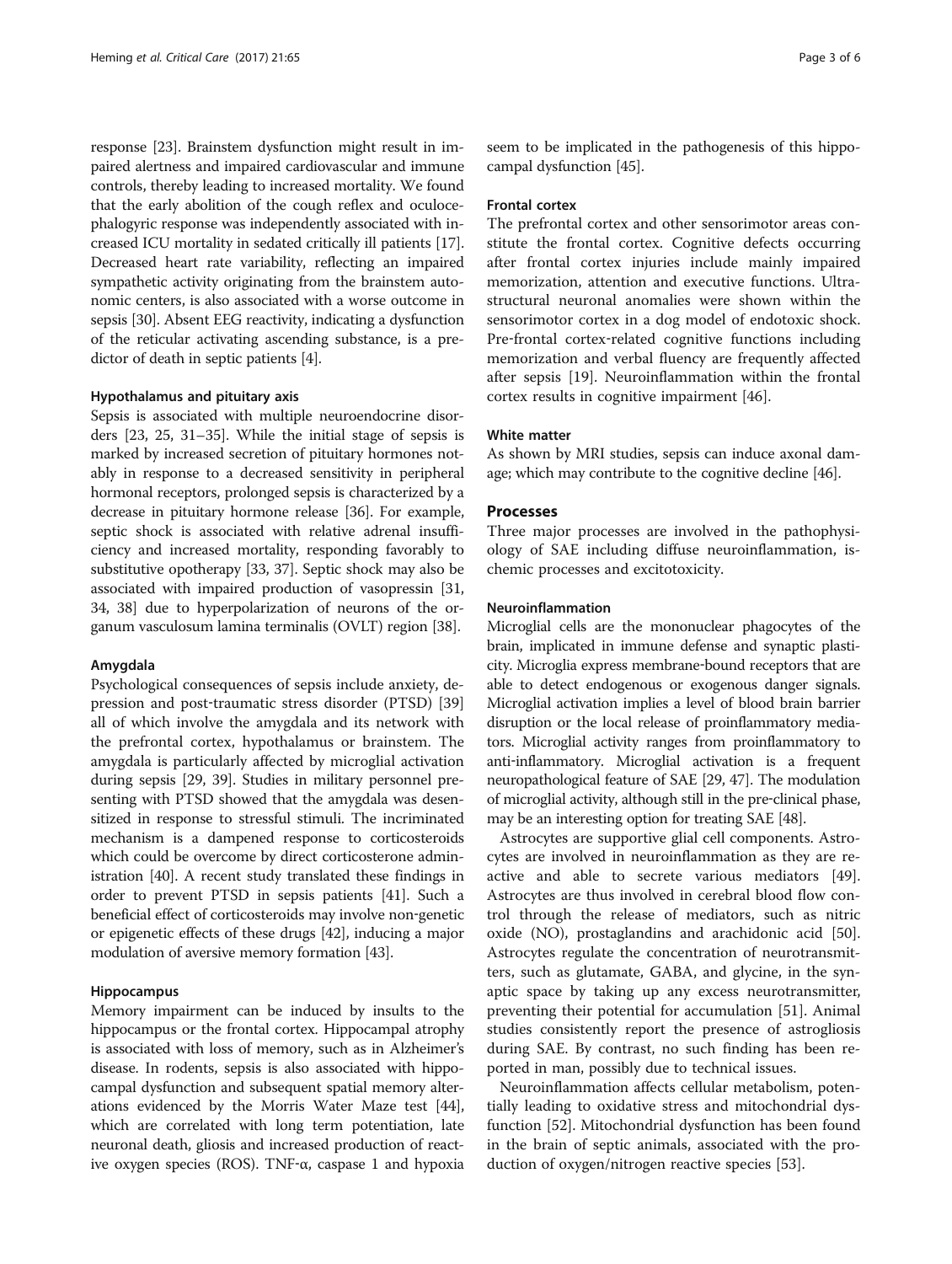# Ischemic processes

The gliovascular unit associates endothelial cells, astrocytes and pericytes [\[54\]](#page-5-0). Exchanges between the brain and components of the blood occur through endothelial cells. Astrocytes regulate water and ionic homeostasis through the transmembrane channel aquaporin 4 (AQP4). Gliovascular units are implicated in adjusting blood flow at the arteriolar and capillary levels in order to provide the energetic requirement of a given cerebral area [\[54\]](#page-5-0).

Ischemia can result from macrocirculatory dysfunction, including hypotension, decreased cerebral flow and impaired autoregulation. Sepsis induces activation of cerebral endothelial cells which, by impairing microvascular tone and activating coagulation, promotes ischemic and/or hemorrhagic lesions of the brain [\[55](#page-5-0)]. Some experimental data indicate that during the early stages of sepsis, there is an increased expression of endothelial NO synthase (eNOS), which causes additional NO release and enhances the activation of cerebral endothelial cells [\[56](#page-5-0)]. This endothelial activation, coupled with the neuroinflammation process, can result in impaired blood brain barrier permeability, upregulated AQP4, parenchymal infiltration by neutrophils, and the activation of astrocytes [\[57](#page-5-0)]. MRI studies have shown blood brain barrier breakdown in patients with septic shock [[58\]](#page-5-0), possibly originating from the perivascular spaces of Wirchow‐Robin, which may go on to involve the whole white matter. It has to be noted that posterior reversible encephalopathy syndromes have been reported in septic patients [[59](#page-5-0)]. Experimental studies confirm that blood brain barrier impairment relates to a dysfunction of tight junction proteins, such as occludin, ZO‐1, ZO‐2, claudin‐3 and claudin‐5 [[60](#page-5-0)].

Neurovascular coupling is a specific brain mechanism of vasoregulation that adapts local cerebral blood flow to the neural metabolic needs. SAE is associated with neurovascular uncoupling due to microcirculatory dysfunction and low blood flow. In septic patients, a discrepancy between neuronal activation, increased metabolic needs and vascular reactivity is observed [\[61\]](#page-5-0).

The combination of macro- and micro-circulatory defects, endothelial dysfunction and neurovascular uncoupling contribute to ischemic lesions, which were constantly observed in a post‐mortem study of patients who died of septic shock. These ischemic lesions were found in brain areas sensitive to ischemia (i. e., the hippocampus, the basal ganglia, frontal cortex, dentate gyrus and the bulbar olive) but also, and specifically to sepsis, in the nuclei of the autonomic nervous system (i. e., amygdala, anterior and posterior hypothalamus, locus coeruleus). Similarly, pronounced neuronal apoptosis was observed in these areas. Furthermore, brain hemorrhages were found in 17–26% of these neuropathological cases [\[47\]](#page-5-0).

# Neurotransmitter dysfunction

A small number of brain structures, namely the amygdala, nucleus tractus solitarii and locus coeruleus, are particularly vulnerable to sepsis and liable to neuronal apoptosis [[29](#page-4-0)]. Glutamate plays a role in neuronal apoptosis during sepsis, through excitoxicity [[62](#page-5-0)]. For example, the recycling and glutamate‐stimulated export of ascorbate by astrocytes are inhibited during sepsis [\[63](#page-5-0)]. Interestingly, analysis of the cerebrospinal fluid of patients with SAE showed a decrease in the levels of ascorbate, an anti-oxidant produced by astrocytes that plays a role in neuroprotection [[64\]](#page-5-0). When activated, microglia cells also release large amounts of glutamate [\[65](#page-5-0)].

The dopaminergic, β-adrenergic [\[66\]](#page-5-0), the GABA receptor [[67](#page-5-0)], and the cholinergic [\[52\]](#page-5-0) systems are all impaired during sepsis. An imbalance between dopaminergic and cholinergic neurotransmission might be particularly involved in delirium [\[12](#page-4-0)]. However, cholinergic drugs, such as rivastigmine [[13](#page-4-0)] as well as anti‐dopaminergic drugs, such as haloperidol [\[14\]](#page-4-0), do not reduce the incidence or duration of delirium. The use of GABA‐agonists, such as benzodiazepines, actually increases the risk of delirium [[3\]](#page-4-0), which is reduced by noradrenergic drugs, such as dexmedetomidine [\[68\]](#page-5-0). Impaired neurotransmission might result from the production of NO [\[69](#page-5-0)], but also from circulating neurotoxic amino‐acids (ammonium, tyrosine, tryptophan and phenylalanine) that are released in excess by the liver and muscles during sepsis [\[70\]](#page-5-0). Metabolic disorders and drug toxicity (e. g., sedatives, analgesics, antibiotics …) contribute to neurotransmitter dysfunction.

# Conclusion

The clinical spectrum of SAE includes sickness behavior, delirium, focal deficits and coma associated or not with brainstem reflex loss. It is associated with increased mortality and long‐term psychocognitive impairment. SAE results from inflammatory, ischemic and neurotoxic processes that affect, in particular, the frontal cortex, the hippocampus, the amygdala and the brainstem. Its diagnosis essentially relies on neurological examination and EEG findings, which may indicate the need for brain imaging. In daily clinical practice, brain infection has to be ruled out whenever suspected, as well as drug toxicity or metabolic disturbances. There is no specific treatment for SAE, apart from resolution of the underlying sepsis.

#### Acknowledgments

Not applicable.

#### Funding

Publication of this article was funded by the Groupe d'Investigation Clinique en Réanimation (GICR).

#### Availability of data and materials

Not applicable.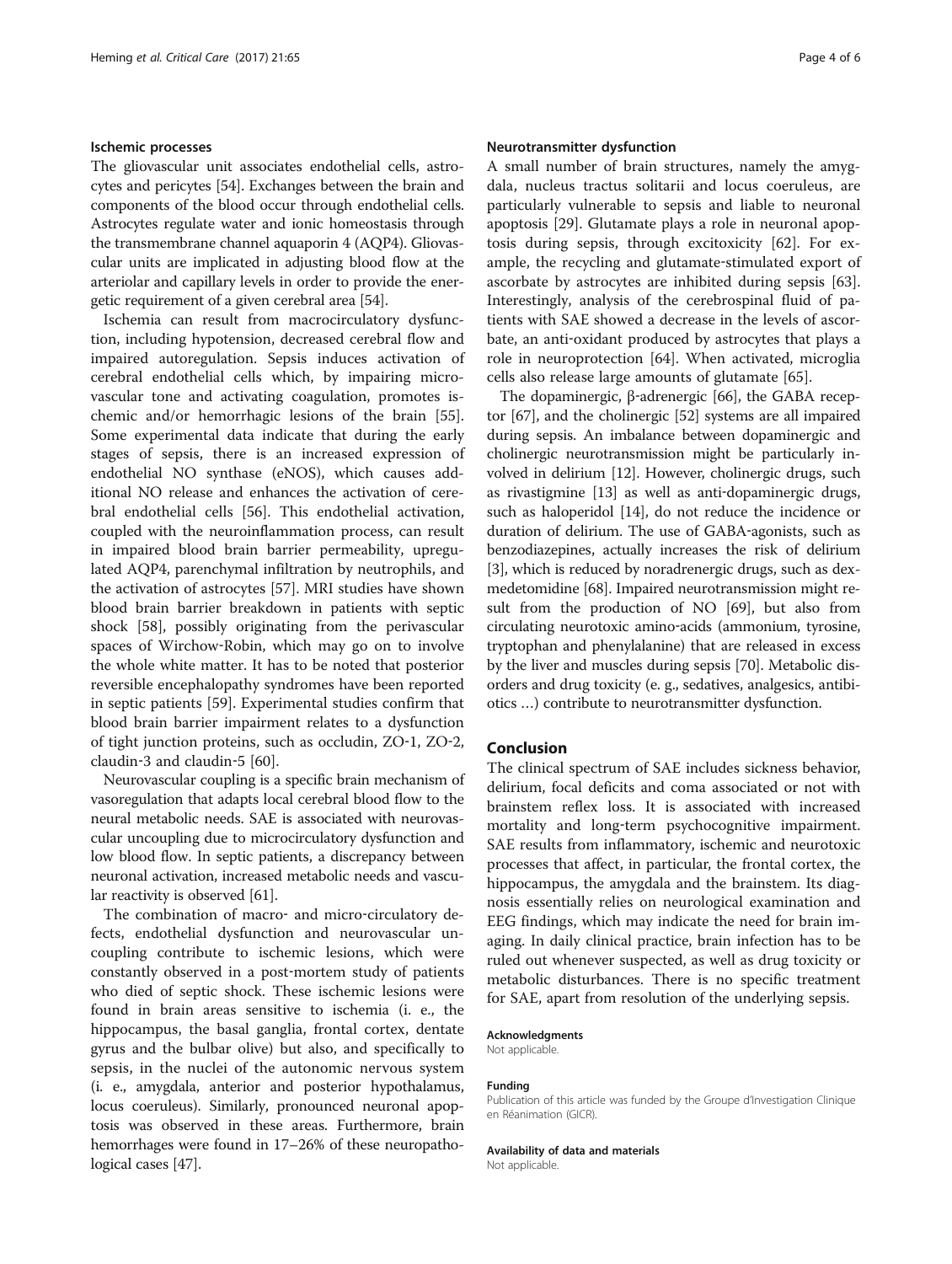# <span id="page-4-0"></span>Authors' contributions

NH and TS were responsible for conception and design of the review. NH, AM, FV FAB, FC and TS were responsible for writing the manuscript. All authors read and approved the final manuscript.

#### Competing interests

The authors declare that they have no competing interest.

#### Consent for publication

Not applicable.

Ethics approval and consent to participate Not applicable.

#### Author details

<sup>1</sup> Assistance Publique Hôpitaux de Paris AP-HP, Réanimation Médicale, Hôpital Raymond Poincaré, 104 boulevard Raymond-Poincaré, 92380 Garches, France. <sup>2</sup>Human Histopathology and Animal Models Institut Pasteur, 75015 Paris, France. <sup>3</sup>Evandro Chagas National Institute of Infectious Diseases, Fiocruz, Rio de Janeiro, Brazil. <sup>4</sup>Unit of Neuropathology, Saint Anne Hospital, Paris, France. <sup>5</sup>General ICU, Raymond Poincaré Hospital, Garches, France.

## Published online: 21 March 2017

#### References

- 1. Singer M, Deutschman CS, Seymour CW, et al. The third international consensus definitions for sepsis and septic shock (sepsis-3). JAMA. 2016;315:801–10.
- 2. Eidelman LA, Putterman D, Putterman C, Sprung CL. The spectrum of septic encephalopathy. Definitions, etiologies, and mortalities. JAMA. 1996;275:470–3.
- 3. Pandharipande PP, Girard TD, Jackson JC, et al. Long-term cognitive impairment after critical illness. N Engl J Med. 2013;369:1306–16.
- 4. Azabou E, Magalhaes E, Braconnier A, et al. Early standard electroencephalogram abnormalities predict mortality in septic intensive care unit patients. PLoS One. 2015;10:e0139969.
- 5. Polito A, Eischwald F, Maho AL, et al. Pattern of brain injury in the acute setting of human septic shock. Crit Care. 2013;17:R204.
- 6. Young GB, Bolton CF, Archibald YM, Austin TW, Wells GA. The electroencephalogram in sepsis-associated encephalopathy. J Clin Neurophysiol. 1992;9:145–52.
- Grandi C, Tomasi CD, Fernandes K, et al. Brain-derived neurotrophic factor and neuron-specific enolase, but not S100β, levels are associated to the occurrence of delirium in intensive care unit patients. J Crit Care. 2011;26:133–7.
- 8. Dantzer R. Cytokine-induced sickness behaviour: a neuroimmune response to activation of innate immunity. Eur J Pharmacol. 2004;500:399–411.
- 9. Ely EW, Inouye SK, Bernard GR, et al. Delirium in mechanically ventilated patients: validity and reliability of the confusion assessment method for the intensive care unit (CAM-ICU). JAMA. 2001;286:2703–10.
- 10. American Pychatric Association. Diagnostic and statistical manual of mental disorders: DSM-5. Arlington: American Psychiatric Association Publishing; 2013.
- 11. Ely EW, Shintani A, Truman B, et al. Delirium as a predictor of mortality in mechanically ventilated patients in the intensive care unit. JAMA. 2004; 291:1753–62.
- 12. van Gool WA, van de Beek D, Eikelenboom P. Systemic infection and delirium: when cytokines and acetylcholine collide. Lancet. 2010;375:773–5.
- 13. van Eijk MM, Roes KC, Honing ML, et al. Effect of rivastigmine as an adjunct to usual care with haloperidol on duration of delirium and mortality in critically ill patients: a multicentre, double-blind, placebo-controlled randomised trial. Lancet. 2010;376:1829–37.
- 14. Page VJ, Ely EW, Gates S, et al. Effect of intravenous haloperidol on the duration of delirium and coma in critically ill patients (Hope-ICU): a randomised, doubleblind, placebo-controlled trial. Lancet Respir Med. 2013;1:515–23.
- 15. Annane D, Sharshar T. Cognitive decline after sepsis. Lancet Respir Med. 2015;3:61–9.
- 16. Wijdicks EF, Bamlet WR, Maramattom BV, Manno EM, McClelland RL. Validation of a new coma scale: the FOUR score. Ann Neurol. 2005;58:585–93.
- 17. Sharshar T, Porcher R, Siami S, et al. Brainstem responses can predict death and delirium in sedated patients in intensive care unit. Crit Care Med. 2011;39:1960–7.
- 18. Jackson JC, Hart RP, Gordon SM, et al. Six-month neuropsychological outcome of medical intensive care unit patients. Crit Care Med. 2003;31:1226–34.
- 19. Iwashyna TJ, Ely EW, Smith DM, Langa KM. Long-term cognitive impairment and functional disability among survivors of severe sepsis. JAMA. 2010; 304:1787–94.
- 20. Wintermann GB, Brunkhorst FM, Petrowski K, et al. Stress disorders following prolonged critical illness in survivors of severe sepsis. Crit Care Med. 2015; 43:1213–22.
- 21. Lund-Sørensen H, Benros ME, Madsen T, et al. A nationwide cohort study of the association between hospitalization with infection and risk of death by suicide. JAMA Psychiatry. 2016;73:912–9.
- 22. Rothenhäusler HB, Ehrentraut S, Stoll C, Schelling G, Kapfhammer HP. The relationship between cognitive performance and employment and health status in long-term survivors of the acute respiratory distress syndrome: results of an exploratory study. Gen Hosp Psychiatry. 2001;23:90–6.
- 23. Carlson DE, Chiu WC, Fiedler SM, Hoffman GE. Central neural distribution of immunoreactive Fos and CRH in relation to plasma ACTH and corticosterone during sepsis in the rat. Exp Neurol. 2007;205:485–500.
- 24. Reyes EP, Abarzúa S, Martin A, Rodríguez J, Cortés PP, Fernández R. LPSinduced c-Fos activation in NTS neurons and plasmatic cortisol increases in septic rats are suppressed by bilateral carotid chemodenervation. Adv Exp Med Biol. 2012;758:185–90.
- 25. Sharshar T, Hopkinson NS, Orlikowski D, Annane D. Science review: The brain in sepsis – culprit and victim. Crit Care. 2005;9:37–44.
- 26. Anforth HR, Bluthe RM, Bristow A, et al. Biological activity and brain actions of recombinant rat interleukin-1alpha and interleukin-1beta. Eur Cytokine Netw. 1998;9:279–88.
- 27. Skoog KM, Blair ML, Sladek CD, Williams WM, Mangiapane ML. Area postrema: essential for support of arterial pressure after hemorrhage in rats. Am J Physiol. 1990;258:R1472–8.
- 28. Sharshar T, Gray F, Poron F, Raphael JC, Gajdos P, Annane D. Multifocal necrotizing leukoencephalopathy in septic shock. Crit Care Med. 2002;30:2371–5.
- 29. Sharshar T, Gray F, Lorin de la Grandmaison G, et al. Apoptosis of neurons in cardiovascular autonomic centres triggered by inducible nitric oxide synthase after death from septic shock. Lancet. 2003;362:1799–805.
- 30. Annane D, Trabold F, Sharshar T, et al. Inappropriate sympathetic activation at onset of septic shock: a spectral analysis approach. Am J Respir Crit Care Med. 1999;160:458–65.
- 31. Siami S, Bailly-Salin J, Polito A, et al. Osmoregulation of vasopressin secretion is altered in the postacute phase of septic shock. Crit Care Med. 2010;38:1962–9.
- 32. Sonneville R, Guidoux C, Barrett L, et al. Vasopressin synthesis by the magnocellular neurons is different in the supraoptic nucleus and in the paraventricular nucleus in human and experimental septic shock. Brain Pathol. 2010;20:613–22.
- 33. Aboab J, Polito A, Orlikowski D, Sharshar T, Castel M, Annane D. Hydrocortisone effects on cardiovascular variability in septic shock: a spectral analysis approach. Crit Care Med. 2008;36:1481–6.
- 34. Siami S, Polito A, Porcher R, et al. Thirst perception and osmoregulation of vasopressin secretion are altered during recovery from septic shock. PLoS One. 2013;8:e80190.
- 35. Escartin C, Rouach N. Astroglial networking contributes to neurometabolic coupling. Front Neuroenergetics. 2013;5:1.
- 36. Schroeder S, Wichers M, Klingmüller D, et al. The hypothalamic-pituitaryadrenal axis of patients with severe sepsis: altered response to corticotropin-releasing hormone. Crit Care Med. 2001;29:310–6.
- 37. Annane D, Sébille V, Charpentier C, et al. Effect of treatment with low doses of hydrocortisone and fludrocortisone on mortality in patients with septic shock. JAMA. 2002;288:862–71.
- 38. Stare J, Siami S, Trudel E, Prager-Khoutorsky M, Sharshar T, Bourque CW. Effects of peritoneal sepsis on rat central osmoregulatory neurons mediating thirst and vasopressin release. J Neurosci. 2015;35:12188–97.
- 39. Muscatell KA, Dedovic K, Slavich GM, et al. Greater amygdala activity and dorsomedial prefrontal-amygdala coupling are associated with enhanced inflammatory responses to stress. Brain Behav Immun. 2015;43:46–53.
- 40. Henckens MJ, van Wingen GA, Joels M, Fernandez G. Time-dependent effects of corticosteroids on human amygdala processing. J Neurosci. 2010;30:12725–32.
- 41. Schelling G, Stoll C, Kapfhammer HP, et al. The effect of stress doses of hydrocortisone during septic shock on posttraumatic stress disorder and health-related quality of life in survivors. Crit Care Med. 1999;27:2678–83.
- 42. Hunter RG. Epigenetic effects of stress and corticosteroids in the brain. Front Cell Neurosci. 2012;6:18.
- 43. Steckert AV, Comim CM, Igna DM, et al. Effects of sodium butyrate on aversive memory in rats submitted to sepsis. Neurosci Lett. 2015;595:134–8.